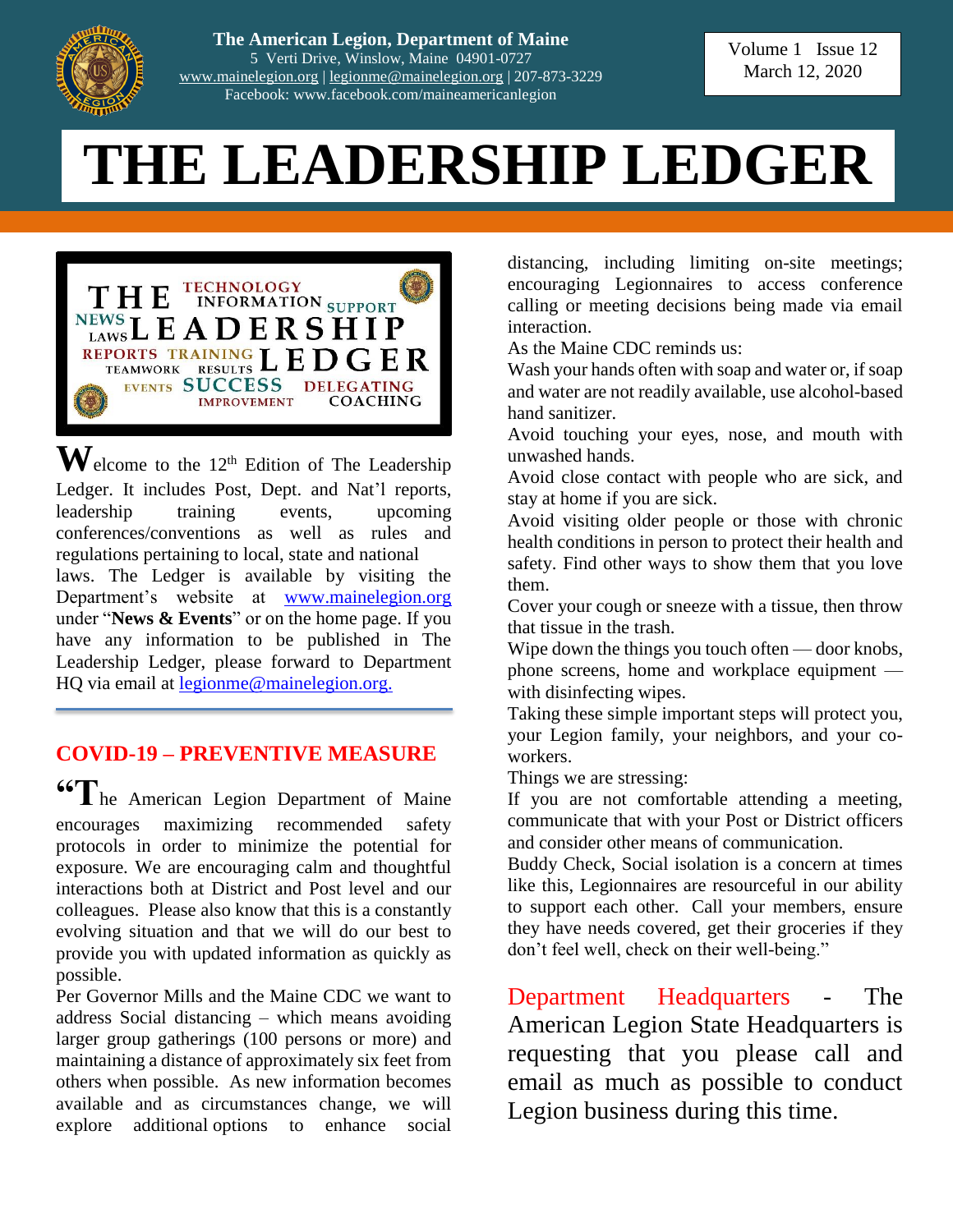#### **DISTRICT MEETINGS** Be Connected - Be Heard - Be Informed

**District 2 – Cumberland:** Apr. 7, Gray Post 86, 5 p.m. PC & PP dinner; nomination of Officers.

**District 3 – Androscoggin:** Mar. 15, Sabattus Post 135, 2 p.m.

**District 3 – Androscoggin:** Apr. 19, Lewiston Post 22, 2 p.m.

**District 5 – Oxford:** Mar. 18, Norway Post 82, 7 p.m. Election of Officers, refreshments after.

**District 5 – Oxford:** Apr. 15, Rumford Post 24, 7 p.m. Installation of Officers, light supper 6 p.m.

**District 6 – Knox:** Mar. 14, Thomaston Post 37, 10 a.m. (Cancelled per District 6 Cmdr Ray Lewis)

**District 8 – Sagadahoc:** Mar. 22, Topsham Post 202, 1 p.m.

**District 8 – Sagadahoc:** Apr. 26, Phippsburg Post 216, 1 p.m.

**District 9 – Kennebec:** Apr. 8, Richmond Post 132, Nomination of Officers, 7 p.m.

**District 11 – Waldo:** Mar. 15, Stockton Springs Post 157, 2 p.m.

**District 11 – Waldo:** Ap. 19, Unity Post 50, 2 p.m.

**District 12 – Hancock:** Apr. 14, Ellsworth Post 63, dinner 6:30 p.m., 7:30 p.m. mtg.

**District 13 – Penobscot:** Apr. 5, Bangor Post 12, 2 p.m. Refreshments served.

**District 14 – Piscataquis:** Mar. 21, Brownville Jct. Post 92, lunch noon, 1 p.m. meeting.

**District 14 – Piscataquis:** Apr. 18, Dover-Foxcroft Post 29, lunch noon, 1 p.m. mtg.

**District 17 – N. Aroostook:** Apr. 5, Stockholm Post 136, dinner 1 p.m., 2 p.m. mtg. Nominations.

#### **DISTRICT 1, 4 & 10 PLEASE SEND IN YOUR DISTRICT CALENDARS ASAP. THANKS.**

## **MILITARY TRIVIA:**

**Q:** Which soldier from Maine, commanded the Union troops at the Confederate surrender ceremony, at the end of the Civil War?

*Submitted by Dwayne Hatfield, Mars Hill Post 118*

## **HONOR FLIGHTS**

**A**ll National Honor Flights are cancelled through April 30 due to Corona virus. Tentative new date May 1 to 3 but to be re-evaluated. Follow this link for more information.

<https://www.honorflightmaine.org/>



## **[FIGHTING TO THE FINISH LINE, FOR](https://www.gofundme.com/f/5hx779-a-cause-i-care-about-needs-help?utm_source=customer&utm_medium=copy_link&utm_campaign=p_cf+share-flow-1)  [THE FOUNDATION](https://www.gofundme.com/f/5hx779-a-cause-i-care-about-needs-help?utm_source=customer&utm_medium=copy_link&utm_campaign=p_cf+share-flow-1)**



## **TEAM FUNDRAISER**

Matthew Jabaut and Caroline Yarmala are organizing this fundraiser on behalf of American [L](https://www.gofundme.com/f/5hx779-a-cause-i-care-about-needs-help?utm_source=customer&utm_medium=copy_link&utm_campaign=p_cf+share-flow-1)egion Department of Maine

Foundation. Donations are 100% tax deductible.

**Please join Team Caroline** as she **fights to the finish line** of the Boston Marathon to benefit the American Legion Department of Maine Foundation by **[clicking here](https://www.gofundme.com/f/5hx779-a-cause-i-care-about-needs-help?utm_source=customer&utm_medium=copy_link&utm_campaign=p_cf+share-flow-1)** or visit [http://www.mainelegion.org/pages/foundation/fundr](http://www.mainelegion.org/pages/foundation/fundraising-events.php) [aising-events.php](http://www.mainelegion.org/pages/foundation/fundraising-events.php) to place your contribution today to a cause that means so much!

#### **MARATHON**- Why I Run:

I run to feel the **M**usic I run to feel the fresh **A**ir I run to forget the **R**age I run to forget the **A**nxiety I run to embrace the **T**ime I run to embrace the **H**onor I run to remember the **O**ath I run to remember the **N**eed I run this **MARATHON** for the future of the Maine American Legion ~ Caroline Yarmala



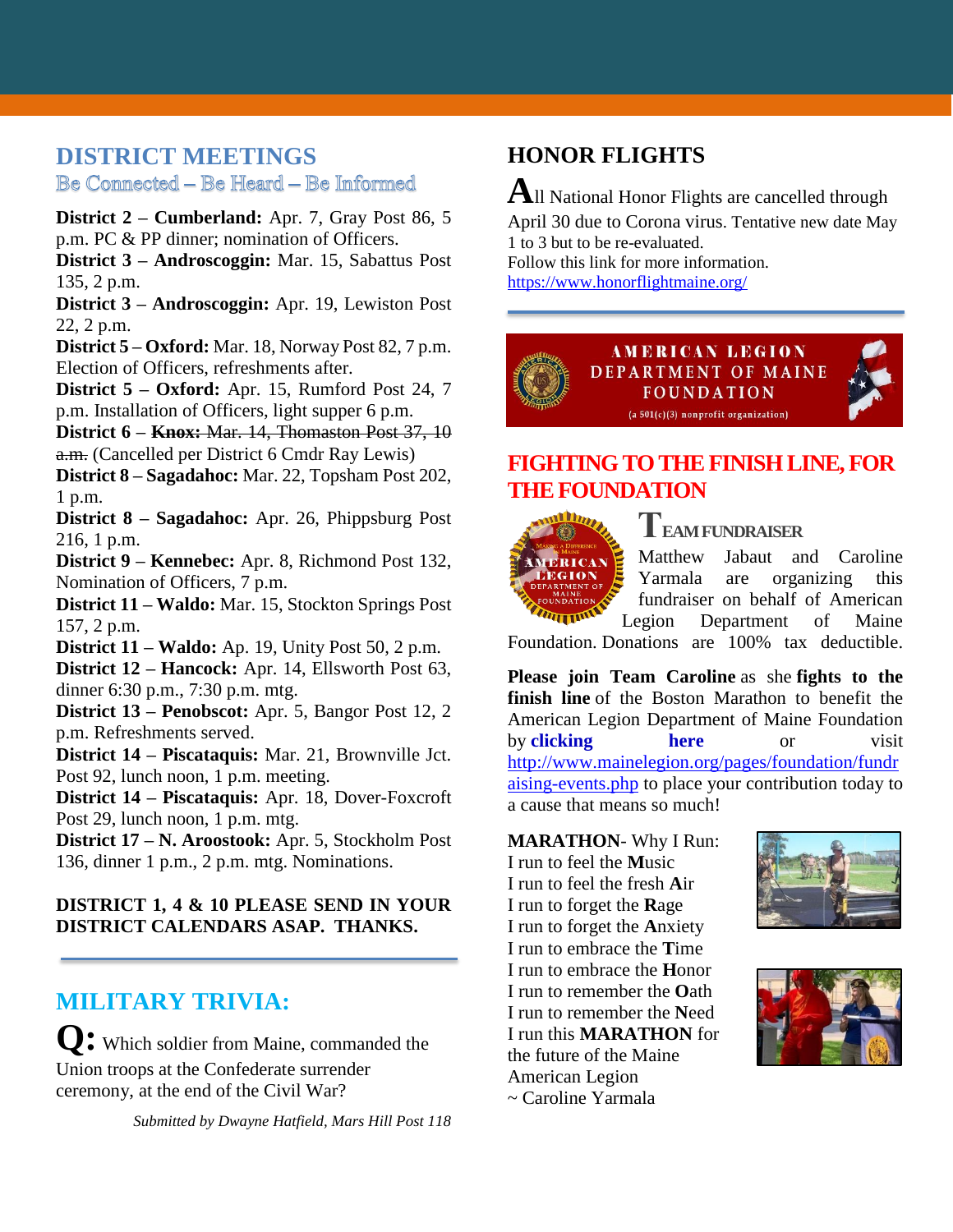A unique opportunity and the bonds of family and friends give way to a hope for the future.

If you would prefer to donate by check, please make payable to **American Legion Department of Maine Foundation** earmarked "marathon run" and mail to American Legion Department of Maine Foundation, 5 Verti Drive, Winslow, Maine 04901.

#### **\*BOSTON MARATHON POSTPONED UNTIL MONDAY, SEPT. 14, 2020**\*

#### **DONATIONS**

Peter Johnson-\$100; Ronda Lecompte-\$25; Sherree Paradis-\$100; Julie Dussinger-\$100; Peter Jabaut- \$100 Denise Tepler-\$50; David Tanguay-\$500; Joanne Ottman-\$50; Russell Jabaut-\$100; Joseph Yarmala-\$100; Nicolas Hamlin-\$1,000; Nancy Laffin-\$30; Jonathan Robertson-\$20; Tracy Grieves- \$40; Paul L'Heureux-\$500; Patricia Thurston-\$100; Jason Hall-\$50, Penobscot County District 13-\$48

## **JANUARY 2020 MEMBERSHIP IMPACT REPORT**

**A** report from American Legion National Headquarters. Click here to view report: [https://www.legion.org/sites/legion.org/files/legion/mem](https://www.legion.org/sites/legion.org/files/legion/membership-impact-report/Jan_IMPACT_Report_2020.pdf) [bership-impact-report/Jan\\_IMPACT\\_Report\\_2020.pdf](https://www.legion.org/sites/legion.org/files/legion/membership-impact-report/Jan_IMPACT_Report_2020.pdf)

## **IMPORTANT - TOGUS CAMPUS LIMITED ACCESS - EFFECTIVE 8PM, MON., MAR. 9, 2020**

**A**s a preventative measure, beginning tomorrow when you arrive to work, you are to enter through the **front of 205**, **or behind the chapel (235)**. You can expect to have your temperature checked and that this procedure will remain in effect as long as deemed necessary.

Please be advised that the Togus campus will be moving to limited access effective 8pm, March 9,

2020, as a means to limit the potential impact of COVID-19.

Controlled entryways for the Togus campus will be the circular driveway in the **front of B205** for employees and Veterans, the front entrance to B200 for Veterans and family members, and **behind B235** (near chapel) for employees.

The front sliding doors to Building 248 will be disabled. The PIV controlled external door to the front of 248 will be disabled, however you can exit from that door.

**Very important**: After 8pm, March 9, 2020, the Togus Police Department will issue fines of \$500 to employees that allow building access to others through entrances other than those identified for limited access. What that means for us, is that you *can* exit 248 by the front door using the push bar, however you should not be opening the front door and allowing individuals to enter the building. The side door on the first floor is for emergency egress purposes only and should never be used to allow entrance. If you exit the building for any reason, walk, etc, you will need to enter through one of the two approved limited access locations as noted above.

Any additional information regarding the Togus campus preventative measures will be shared as soon as it is made available. Please see your Supervisor for any questions you may have.

Sincerely,

Chris Smith, Staff Assistant Togus VA Regional Office 207-626-4788 x4520



U.S. Department of Veterans Affairs

## **MILITARY TRIVIA:**

**Answer to Military Trivia:** Joshua Chamberlain.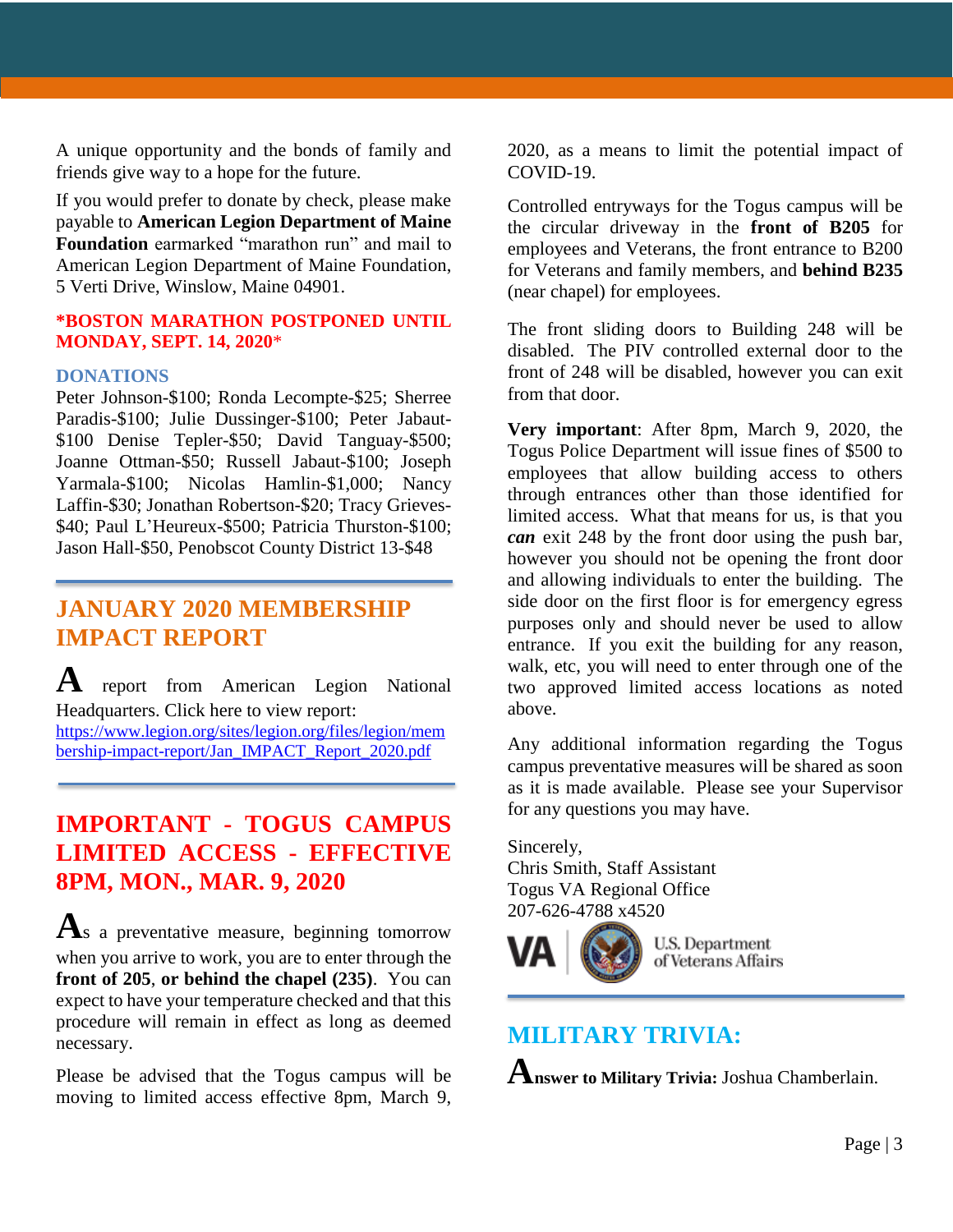## **PAST COMMANDERS CLUB**

**I**f you are a Past Post Commander of The American Legion, Department of Maine and have not yet paid your annual dues to the Past Commander Club in support of the James V. Day Scholarship, please do so as soon as possible by filling out the attached form or visit

[http://www.mainelegion.org/pages/formsapplication](http://www.mainelegion.org/pages/formsapplications.php) [s.php](http://www.mainelegion.org/pages/formsapplications.php) and click on the Past Commanders Club (Fillable) form. Mail form along with \$2.00 per member to The American Legion, Past Commanders Club, 5 Verti Drive, Winslow, Maine 04901-0727.

It is because of you, and the members and officers of your Post that The American Legion, Department of Maine can authorized 2 students to receive a \$500 scholarship each year. Thank you for your support!

## **PAST COMMANDERS CLUB DUES**

**T**hank you to the following posts who sent in their dues to sponsor James V. Day Scholarship:

| Post 20         | <b>Brunswick</b> |
|-----------------|------------------|
| Post 24         | Rumford          |
| Post 40         | Winthrop         |
| Post 41         | Milo             |
| Post 49         | Van Buren        |
| Post 50         | Unity            |
| Post 58         | <b>Buckfield</b> |
| Post 59         | Pembroke         |
| Post 94         | Greenville       |
| <b>Post 181</b> | Litchfield       |
| Post 132        | Richmond         |
| Post 147        | Madawaska        |
| Post 148        | Windham          |
| Post 153        | Auburn           |
| Post 197        | Westbrook        |
| Post 216        | Phippsburg       |
|                 |                  |

## **THANK YOU LETTERS ARE CRITICAL**

**A**ll Posts accepting donations on behalf of The American Legion, Dirigo Boys State are responsible for sending a thank you letter or note to businesses or individuals who donated. Donors who receive prompt, heartfelt thank you letters are far more likely to continue to give in support of The American Legion programs. Attached is a sample letter.

# **AMERICAN LEGION UNIFORM CAP ORDERS**

### **EFFECTIVE IMMEDIATELY!**

The Department of Maine will no longer be placing orders for American Legion District caps and above. To place an order for a uniform cap, please visit [www.emblem.legion.org,](http://www.emblem.legion.org/) choose American Legion, and Caps (Uniform) located under Apparel and follow the steps 1-7. If you have any questions about ordering your uniform cap, please call (888) 453- 4466 before you place your order and an Emblem Department Representative will be happy to assist you. Additional help is also available by choosing the link "Help ordering uniform caps".

### **THE DETACHMENT COMMITTEE TO ELECT RICHARD L. HUNTLEY NATIONAL VICE COMMANDER**

#### **Eastern Region of the Sons of The American Legion**

Ladies and Gentlemen,

I would like to introduce to you our newest Candidate for high office of the Sons of The American Legion National Vice Commander. He has served as Squadron Commander, District Commander, many of Detachment offices including Detachment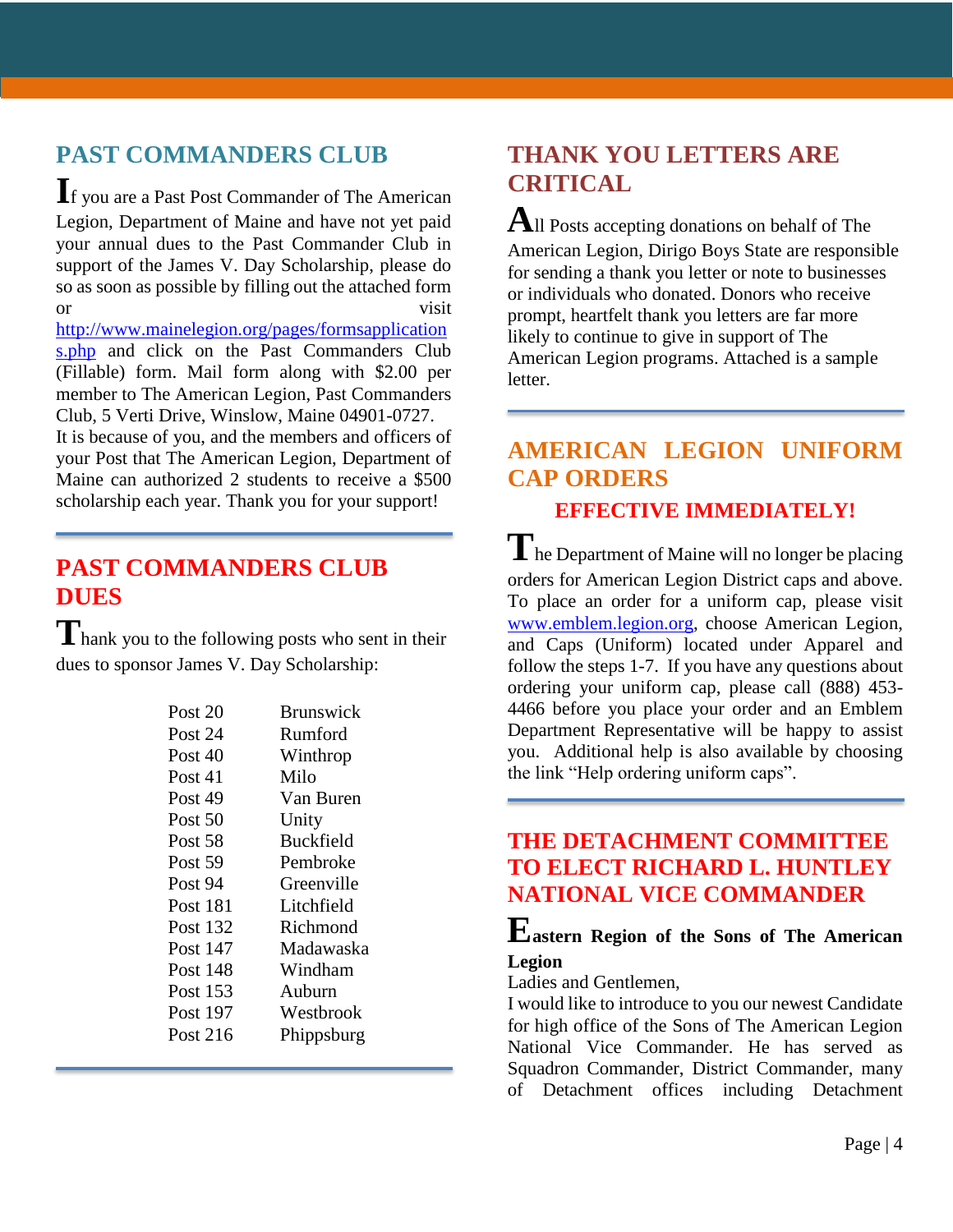Commander. Currently he serves as our National Executive Committeeman, our own Richard "Dickie" Huntley.

I am recalling my own campaign for National Vice Commander and can tell you that it requires quite a bit of funds to pursue this high office in the Sons of The American Legion. It took \$10,000.00 to successfully achieve that goal. It remains the going rate and obviously he won't be able to do this alone and will need some help from the entire Department Maine American Legion Family.

I am asking that all squadrons send a donation to Dickie or if your Squadron can run a fundraiser or raffle on his behalf. If all Squadrons, or even perhaps Units or even Posts could assist in any way it would be greatly appreciated. You will see some fundraisers being advertised from our committee from time to time and would appreciate your involvement in that. The committee has a Finance Officer which all funds should be sent to him or Dickie. Jim's address is Jim Hughes, 27 Tufton St., Brunswick, ME. 04011 or Richard Huntley at 38 Whale Cove Rd., Machiasport, ME 04655.

As a matter of fact, we have T- Shirts available. Attached you will see them front and back. They are available in Forest Green and Navy Blue and cost



\$20.00 apiece. Get every color. I think in the future there will be polo shirts in those colors but are not available yet.

I am very pleased to be able to give you this news and hope for your support for this candidate. It is not often that we, in the State of Maine, have the opportunity to assist one of our own to aspire to this lofty goal. I am positive that he will perform well and with our support he should represent this Detachment in an admirable way. If you should have a fundraising event or would like a visit from Dickie or myself, feel free to contact him or me Don Allisot, P O Box 438, Woolwich, ME. 04579, Phone (207) 751-2109. *Yours in Service,*

*Don Allisot Chairman, Committee to Elect Dickie Huntley*

### **MAINE LEGION COLLEGE CLASS FOR 2020**

**W**e are currently working on the next Maine Legion College Classes for the 2020 year. As in the past, you have to make a commitment but we know that you will gain much from these classes and from other Legionnaires from all over the State of Maine.

This is the schedule we will follow: Classes start at 8:30 a.m. each day

Phase 1: May 16 & 17 Phase 2: July 18 & 19 Phase 3: Sept.19 & 20

To attend these classes, you must first go online at: [www.legion.org/alei](http://www.legion.org/alei) and complete the Basic Training Course. After completion, please forward a copy of the Certificate to us at State HQ. You may scan the document and send it by email to [paul@mainelegion.org](mailto:paul@mainelegion.org) along with your **Name, Post No., and Cell Phone No.** From that point, you will be included in the class starting on May 16 and we will communicate by email with any information we need to pass on.

#### **ATTENTION 2019 LEGION COLLEGE GRADUATES**

The shirts that were ordered for the 2019 class have arrived at Department H.Q. Please stop by or make arrangements with the Dept. Adjutant (Paul) for a delivery.

## **SUPPORT SPECIAL OLYMPICS**

**P**lease help raise funds for Maine Special Olympics. Donations can be made by visiting [www.mainelegion.org](http://www.mainelegion.org/) and click on the Donate button or mail check to The American Legion, Dept. of Maine earmarked Special Olympics in the memo field. Mail check to The American Legion, Dept. of Maine, 5 Verti Drive, Winslow ME 04901. For more information, please contact Special Olympics Chairman Jesse Pierce at 207-336-3601.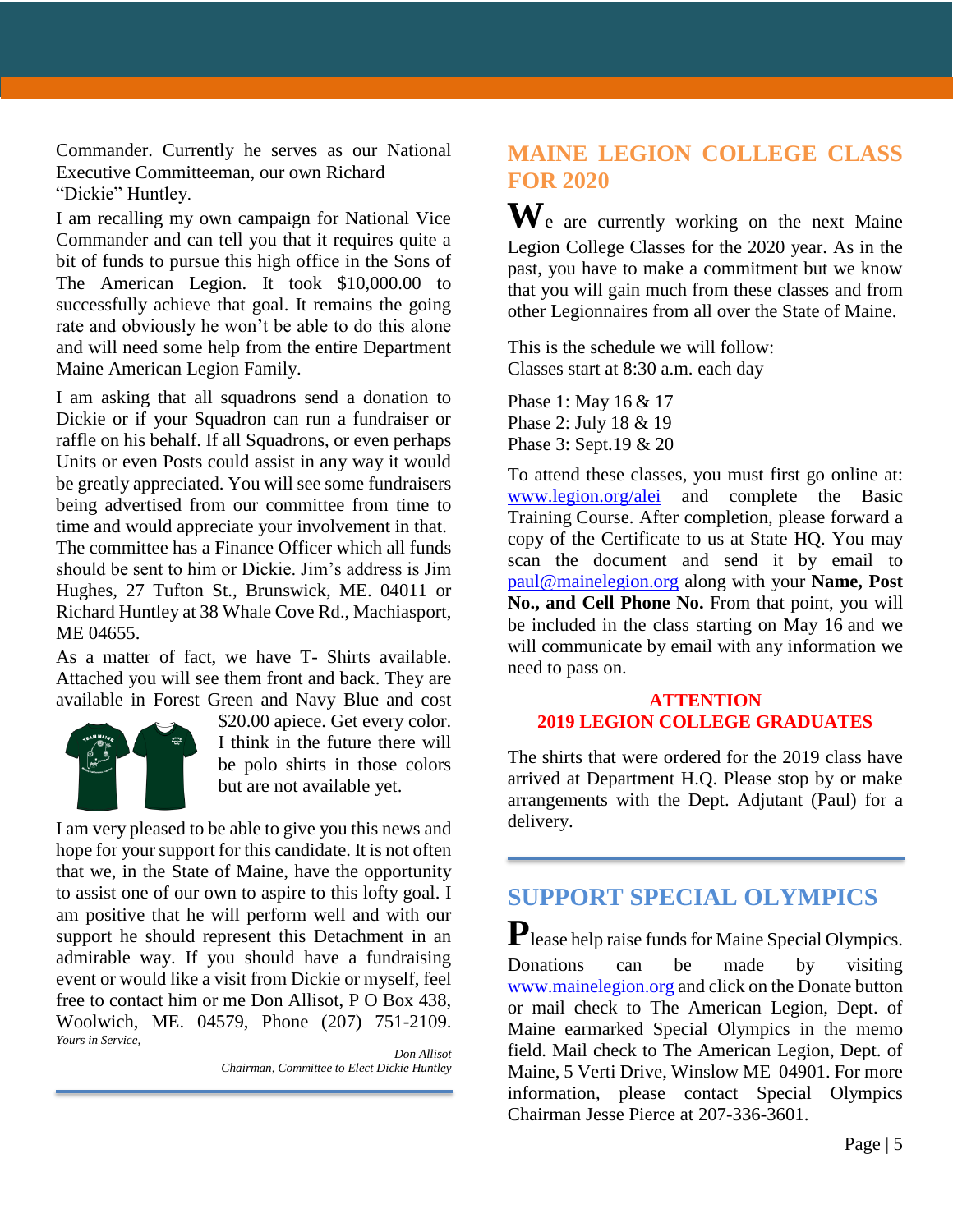

# **LEGION BASEBALL**

**T**eam registration is open at [www.baseball.legion.org](http://www.baseball.legion.org/) for the 2020 season.

April 1 is deadline to register your team. Please do so sooner than later. No cost to register. When insurance & fees are due, May 1, it should be less than \$500. Failed to get your application by April 1 will result in NOT having a team this season. We need to know what we have for teams by April 1 for determining the Zones and scheduling.

Spring meeting dates are: Senior League- Mar. 29, 10 a.m. at American Legion State H.Q. Junior League - Apr. 5, 10 a.m. at State H.Q. These meetings are mandatory for each team to have representation by someone affiliated with the team.

Regular season will start Tues., June 16, and last 5 weekends. Schools participating in the State tournament will have to make up missed games ASAP after June 20. 18 game schedule. Games will be Tues., Thurs, & Sat. (2). We are looking into having a showcase tournament on the weekend of July 11, possibly 2 venues. Let me know of any interest. NO games on July 4.

State Tourney will be July 25-29 at Husson University in Bangor. New England Regional will be Aug. 5-9 in Shrewsbury, MA.

Any questions, concerns or suggestions, please be in touch.

Rod Stevens, Rod@aerialsurveyandphoto.com 207-634-2006 (w) or 207-431-0731 (c).



**THE MAINE LEGIONNAIRE FEB. 2020 ISSUE** Please check out our Maine Legionnaire newspaper for the February 2020 issue available on-line at [http://www.mainelegion.org/media/TML/TMLFEB2](http://www.mainelegion.org/media/TML/TMLFEB2020_PGS1-36_new.pdf) [020\\_PGS1-36\\_new.pdf](http://www.mainelegion.org/media/TML/TMLFEB2020_PGS1-36_new.pdf)



# **PROMOTE YOUR BUSINESS WITH MAINE AMERICAN LEGION**

**T**he American Legion, Department of Maine will be taking a new direction this year to improve our Annual State Convention Yearbook. Various changes will take place including the format of the publication as well as a digital copy which will be made available online at [www.mainelegion.org.](http://www.mainelegion.org/) To submit your sponsorship ad and payment, click on the above image of the Maine American Legion Convention Yearbook Sponsorship Request Form.

## **THE MAINE LEGIONNAIRE SUBMISSIONS**

**P**lease be reminded that only those articles and/or pictures which are sent in proper form will be considered for publication in The Maine Legionnaire. As we continue to receive an overabundance of photos for publishing, we must have guidelines to follow. In order to publish any photo(s) received, effective immediately, the submitter must include the following: Who are the individuals in the photo (left to right), what the photo is about, and when and where the event took place. If the above mentioned is not provided, the photo will be returned to the submitter for clarification and submission of the required information.

Anyone interested in submitting an article and/or a photo, please send via email to **legionme@mainelegion.org** or [rachael@mainelegion.org](mailto:rachael@mainelegion.org) or mail to The American